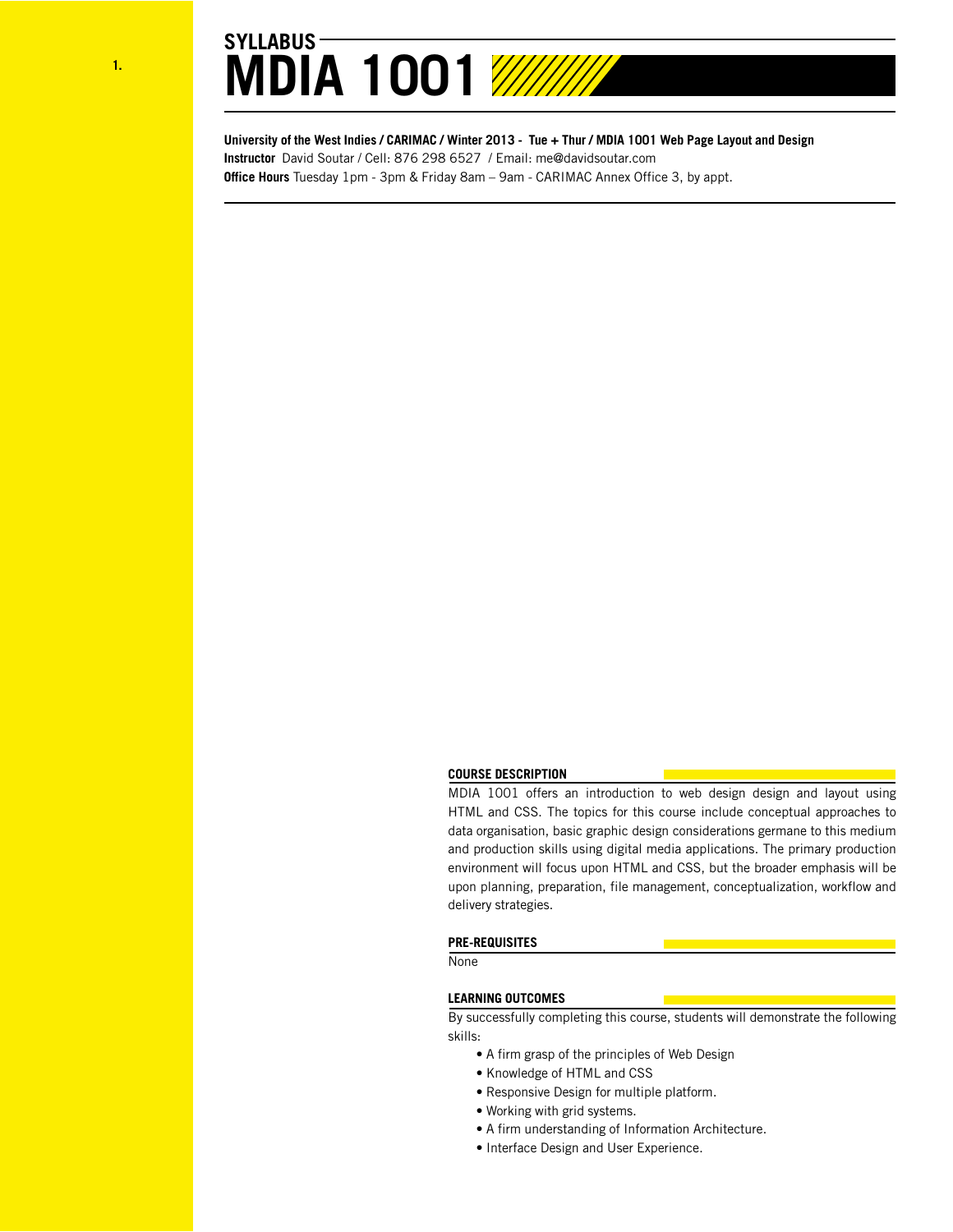### **REQUIRED MATERIALS / SUPPLIES\***

Digital Data Storage Media: USB Flash Drive USB, 2gig minimum capacity.

### **REQUIRED TEXTS**

Jesse James Garrett - *The Elements of User Experience* Patrick J. Lynch & Sarah Horton - *Web Style Guide 3rd Edition* HTMLdog.com - *Tutorials*

### **WEEKLY READING ASSIGNMENTS**

Each week there will be a Weekly Reading(s). You will be expected to read all Weekly Readings, coming to class prepared with questions or comments. This will depend on the entire class as a whole participating, not just a handful of students. Failure of the class to read Weekly Readings will result in a two page paper, on a subject/question of my choosing, for subsequent readings through the end of the semester.

AdobeTV *- Part 1 - Five Essential Principles of Interaction Design* UX Magazine - *Guiding Principles for UX Designers by Whitney Hess* Wikipedia - *The Paradox of Choice: Why More Is Less* Luke Wroblewski - *10 Things I Learned In Web School* Vitaly Friedman - *10 Principles Of Effective Web Design* Braden Kowitz - *Why you should move that button 3px to the left* A List Apart: Noah Stokes *- CSS Positioning 101* A List Apart: Noah Stokes *- CSS Floats 101* A List Apart: Jonathan Smiley - *Dive into Responsive Prototyping with Foundation* A List Apart: Mat Marquis - *Responsive Images and Web Standards at the Turning Point* Colleen Jones - *The Magic of Metaphor*

Liz Danzico - *The Line Between Clarity and Chaos - An Interview with Barry Schwartz*

Tobias Komischke - *Colors and the UI*

### **HOW THE CLASS WORKS**

Class meets Tuesday and Friday in **the Annex Lab** for critiques, lectures, project comps, computer demonstrations, troubleshooting and project related work. Tutorials are held on Fridays and it is strongly advised that you attend. Projects are scheduled to last approximately 1-5 weeks each, depending on complexity. Class crits are an integral part of the course. Crits will be intense and directed by the class, with the my role as moderator. Criticism shall be of a constructive nature, with the intent of helping your classmate develop his/her skills.

| LUUKSE GKAUE SLALE |  |  |  |  |  |  |
|--------------------|--|--|--|--|--|--|
| $90 - 100\%$       |  |  |  |  |  |  |
| $80 - 89%$         |  |  |  |  |  |  |

70 – 79% C 60 – 69% D 0 – 59% Fail

**COURSE GRADE SCALE**

**A =** Performance of the student has been of the highest level, showing sustained excellence in meeting course responsibilities.

**B =** Performance of the student has been good, though not of the highest level.

**C =** Performance of the student has been adequate, satisfactorily meeting the course requirements.

**D =** Performance of the student has been less than adequate.

**F =** Performance of the student has been such that course requirements have not been met.

### **ALL ASSIGNMENTS ARE DUE AT THE BEGINNING OF THE CLASS/CRITIQUE.**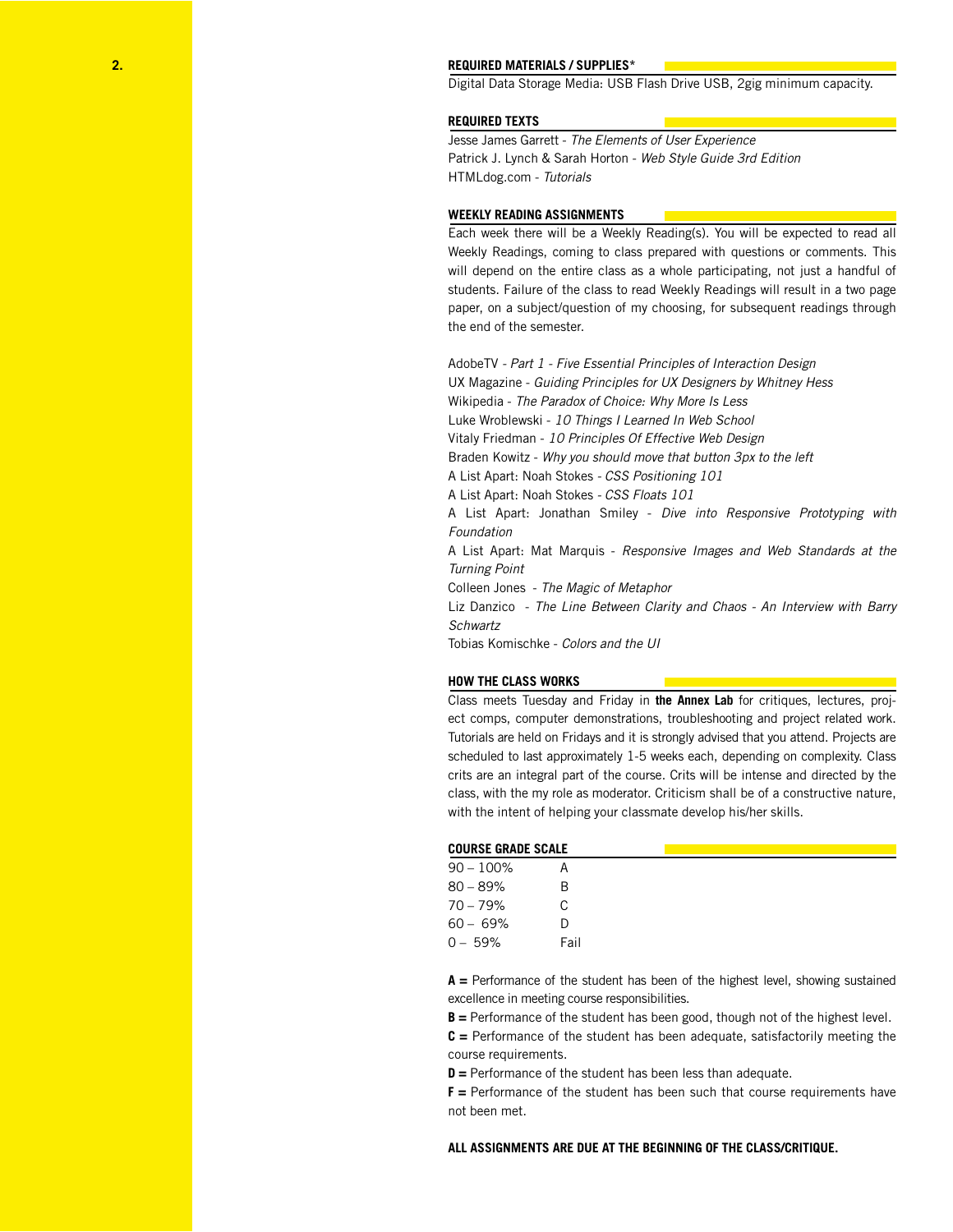## **WEBSITES**

AIGA - http://www.aiga.org A List Apart - http:// http://www.alistapart.com Brand New - http://www.underconsideration.com/brandnew Communication Arts - http://www.commarts.com Creative Review - http://www.creativereview.co.uk/home Design Observer - http://www.designobserver.com Fontifier - http://www.fontifier.com Fonts 101 - http://www.fonts101.com FFFFound - http://ffffound.com Full Size Posters - http://www.fullsizeposters.com The Grid System - http://www.thegridsystem.org HTMLDog - http://htmldog.com ID & IxD Wikihttp://wiki.idux.com Jeffery Zeldman - http://www.zeldman.com Jesse James Garrett - http://www.jjg.net John Maeda - http://plw.media.mit.edu/people/maeda Social Design Notes - http://backspace.com/notes TED - http://www.ted.com W3 Schools - http://www.w3schools.com Web Step Book - http://www.webstepbook.com

### **GRADING POLICY**

Weekly assignments/exercises are valued at 10 points. Final projects are worth 100–600 points. Work that is incomplete or executed incorrectly will receive fewer points. Final projects are graded on the final criteria:

| Design/Imagery | 30 points |
|----------------|-----------|
| ID/UX          | 30 points |
| Markup         | 15 points |
| Wireframes     | 15 points |
| Thesis         | 10 points |
|                |           |

Also considered are the following: Concept - originality and clarity of idea Design - organization, format, continuity Imagery - execution of artwork Type - typesetting, spelling, grammar, proofreading Execution - ability to follow project directions, quality of final output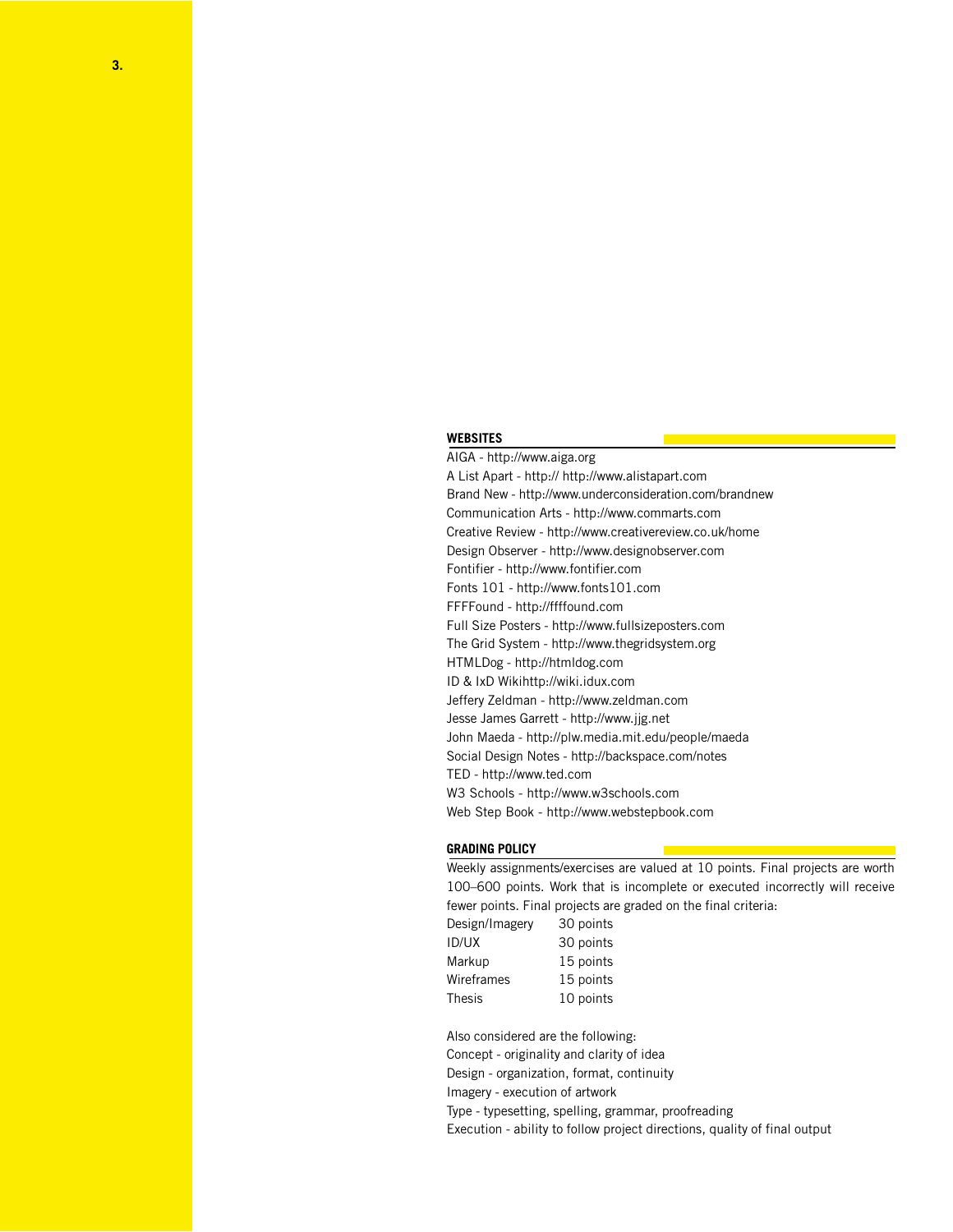### **PROJECTS AND GRADES**

Grades are based on completing these assignments: Projects Written Reports Readings / Essays Personal Tumblr / Sketchbook

Final grades will be determined by the following:

- comprehension and understanding of concepts covered in class
- ability to verbalize about images and concepts
- quality of work during semester
- contact with instructor and interaction with classmates
- class participation and contribution to group critiques/discussions
- attend all class sessions for full class time
- attend field trips and/or lectures by guest speakers during the semester TBD
- complete assignments by due dates
- keep a design diary/sketchbook (which will be due at end of course)

With each project, you will be expected to turn in a typed, one page thesis - in which you will [1] present your problem, [2] state what the project represented to you, [3] explain your design decisions, [4] your solution and [5] a conclusion in which you determine whether you were successful or not.

### **All Projects will be identified with the following:**

- 1. MDIA 1001 Web Layout / Soutar
- 2. Your Name
- 3. Project Name
- 4. Date

# **LATE PROJECTS WILL NOT BE CONSIDERED FOR A GRADE/CRITIQUE.**

**ONLY PROJECTS PRESENTED DURING SKETCH/COMP REVIEW/CRITS WILL BE ELIGIBLE FOR IN CLASS FINAL CRITS.**

**A URL and a ZIP file of your project may be emailed or on a CD turned in at the end of the semester. Failure to send either the URL or ZIP file will affect your grade. ZIP files should be named using the following protcol: MDIA1001-PROJECT-J DOE.zip**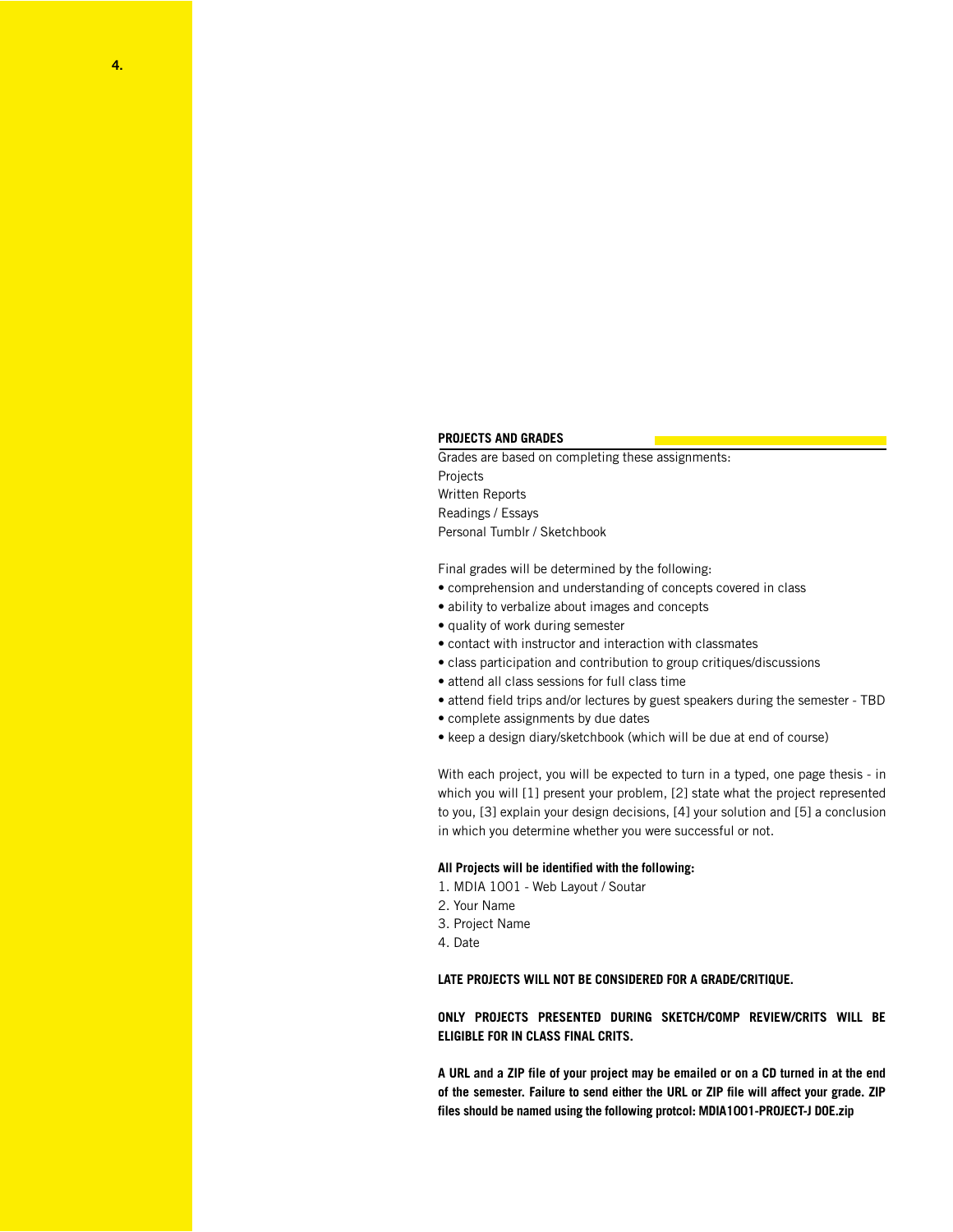# **ATTENDANCE**

It is very important that you attend each class. You will be expected to attend all class sessions, on time, for the full class time.

 $*3$  lates = 1 absence

3 unexcused absences  $=$  a loss of 1 letter grade

3 or more unexcused absences = a failed grade for the course

**\***You are considered late if you show up to class after the official class time. If you arrive to class after roll has been taken, **IT WILL BE YOUR RESPONSIBILITY TO NOTIFY ME OF YOUR LATENESS,** in order for me (or the T/A) to mark you as late and not absent for the class session.

### **HOW TO SUCCEED**

Web Design requires considerable attention to detail and discipline, for most of you the is will intail learning a new language and batteling with the syntax. Get into the habit of writing clean code, use proper indentation and remember to leave comments. Months or Years later you may be asked to update your code, leaving yourself a roadmap makes things easier. Other designers who will come into contact with your code will thank you, clean and well commented code is simply good manners. HTML and CSS are not perfect langauges, you will have to use work-arounds and hacks, so read more than tutorials, read articles and editorials, join discussion groups, tips and tricks are out there, find them. Support each other, if you've figured out or found something usefull share it with your classmates.

Debugging your code takes time, so don't wait till the last minute. Manage your time wisely, things will go wrong and you will wish you had more time. Sketch and plan your design before you even touch the computer, conceptual problems should be solved on paper and not in Photoshop. Attending tutorials is not optional, it is a valuable oppertunity to ask questions and gain a deeper knowledge of the language - As such, it is highly important that each and every class member speak up and generate opinions **- DO NOT BE AFRAID TO ASK QUESTIONS -** this is not the time for shyness. The lecture section of the course will be free in structure, a generic topic will be presented with the class dictating the flow of the discussion.

Students are responsible for identifying homework by name, date and assignment. Weekly assignments will be informally critiqued in the classroom and turned in at the end of the semester. Final assignment critiques will be intensive and constructive. Assignments submitted after the critique due dates will not be accepted. Late work is not accepted without notification and instructor consent. If you cannot attend class, either notify me, e-mail me, leave it in my box in the CARIMAC Office or have a classmate turn it in on your behalf.

# **THERE WILL BE NO E-MAILING, INSTANT MESSAGING, TWEETING, or CELL PHONE USAGE DURING CLASS/CRITIQUE TIME.**

**Use of any of these during class time will result in you being marked absent for the class session.** 

You will be required to turn in a **Process Book** with some of the larger assignments. A Process Book documents all the mindmaps, flowcharts, sketches, ideas, thumbnails, wireframes and any related research that went into your final project.

### **Syllabus Changes**

Instructor reserves the right to revise this syllabus and schedule at any time.